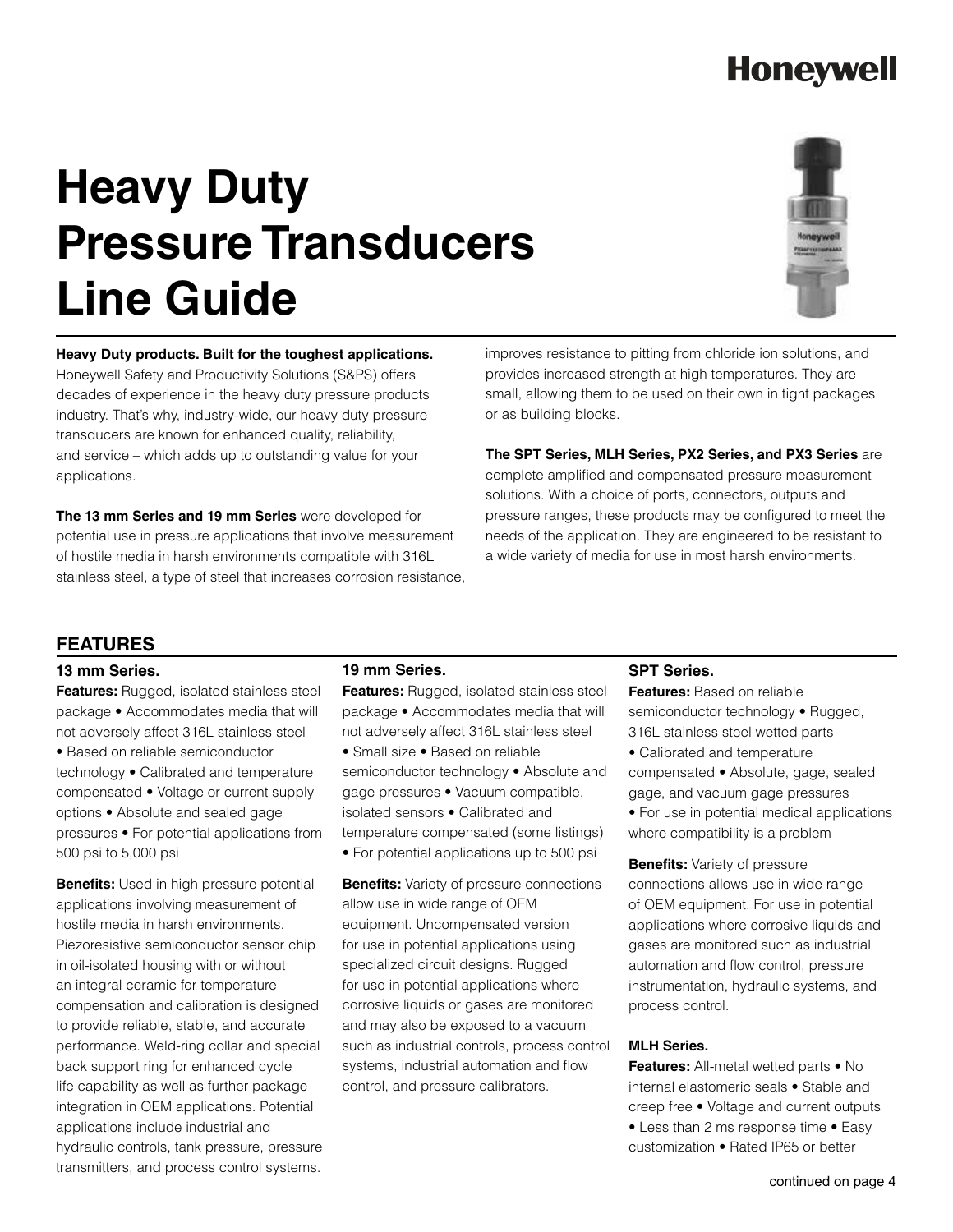### **Heavy Duty Pressure Transducers Line Guide**

### **When reliability is demanded, Honeywell delivers.**

Heavy Duty Pressure Transducers are found in applications where they cannot be easily replaced — where supreme durability is a top priority. That's why you'll find Honeywell S&PS heavy duty pressure products performing expertly in many potential applications, such as compressors and hydraulic controls, and in industries as diverse as aerospace, medical, transportation, agriculture, refrigeration, and industrial. Our full line of products deliver enhanced performance and reliability, plus: absolute, gage and sealed-gage measurement; a wide array of pressure ranges, port styles, termination types, and outputs; package types from miniature surface mount sensors to high-end stainless steel isolated (for stringent process control); pressure ranges from 3 psi to 8,000 psi; and corrosion resistance.

| <b>Heavy Duty</b>                       |                                                                  |                                                                                                                                                           |
|-----------------------------------------|------------------------------------------------------------------|-----------------------------------------------------------------------------------------------------------------------------------------------------------|
| <b>Pressure</b><br><b>Transducers</b>   | 13 mm Series                                                     | 19 mm Series                                                                                                                                              |
| Pressure port type                      | weld ring with back support.<br>1/8-27 NPT. 1/4-18 NPT. 7/16 UNF | weld ring with body O-ring, flush mount,<br>flush mount with flange, 1/4-18 NPT, 1/8-<br>27 NPT, 7/16 UNF, 1/4 BSPP, Euro 0-ring,<br>1/4 VCR (female nut) |
| <b>Measurement type</b>                 | absolute, sealed gage                                            | absolute, gage, vacuum gage                                                                                                                               |
| <b>Construction</b>                     | wetted parts 316L SS                                             | wetted parts 316L SS                                                                                                                                      |
| Pressure range                          | 0 psi to 500 psi through 0 psi to 5000 psi                       | 0 psi to 3 psi through 0 psi to 500 psi                                                                                                                   |
| <b>Output</b>                           | 0 mV to 100 mV (nominal)                                         | 0 mV to 100 mV (nominal)                                                                                                                                  |
| Linearity                               | $\pm 0.25$ %BFSL max.                                            | $\pm 0.25$ %BFSL max.                                                                                                                                     |
| <b>Amplified</b>                        | n <sub>0</sub>                                                   | n <sub>0</sub>                                                                                                                                            |
| <b>Compensated temperature</b><br>range | 0 °C to 82 °C [32 °F to 180 °F]                                  | 0 °C to 82 °C [32 °F to 180 °F]                                                                                                                           |
| <b>Electrical connector type</b>        | ribbon cable                                                     | ribbon cable                                                                                                                                              |

 $\sim$   $\sim$ 

 $\frac{1}{2}$ 



| <b>Heavy Duty</b>                       | <b>A</b> Million                                                |  |
|-----------------------------------------|-----------------------------------------------------------------|--|
| <b>Pressure</b><br>Transducers          | <b>SPT Series</b>                                               |  |
| Pressure port type                      | 1/8-27 NPT, 1/4-18 NPT, 7/16-20 UNF, 1/4-19 BSPP, 1/4 VCR gland |  |
| <b>Measurement type</b>                 | absolute, gage, sealed gage, vacuum gage pressures              |  |
| <b>Construction</b>                     | wetted parts 316L SS                                            |  |
| <b>Pressure range</b>                   | 0 psi to 3 psi through 0 psi to 5000 psi                        |  |
| <b>Output</b>                           | 4 mA to 20 mA, 0 mV to 100 mV, 1 Vdc to 5 Vdc                   |  |
| Linearity                               | $\pm 0.25$ %BFSL max.                                           |  |
| <b>Amplified</b>                        | yes, amplified and unamplified                                  |  |
| <b>Compensated temperature</b><br>range | $-10$ °C to 85 °C [14 °F to 185 °F]                             |  |
| <b>Electrical connector type</b>        | bayonet connector, cable                                        |  |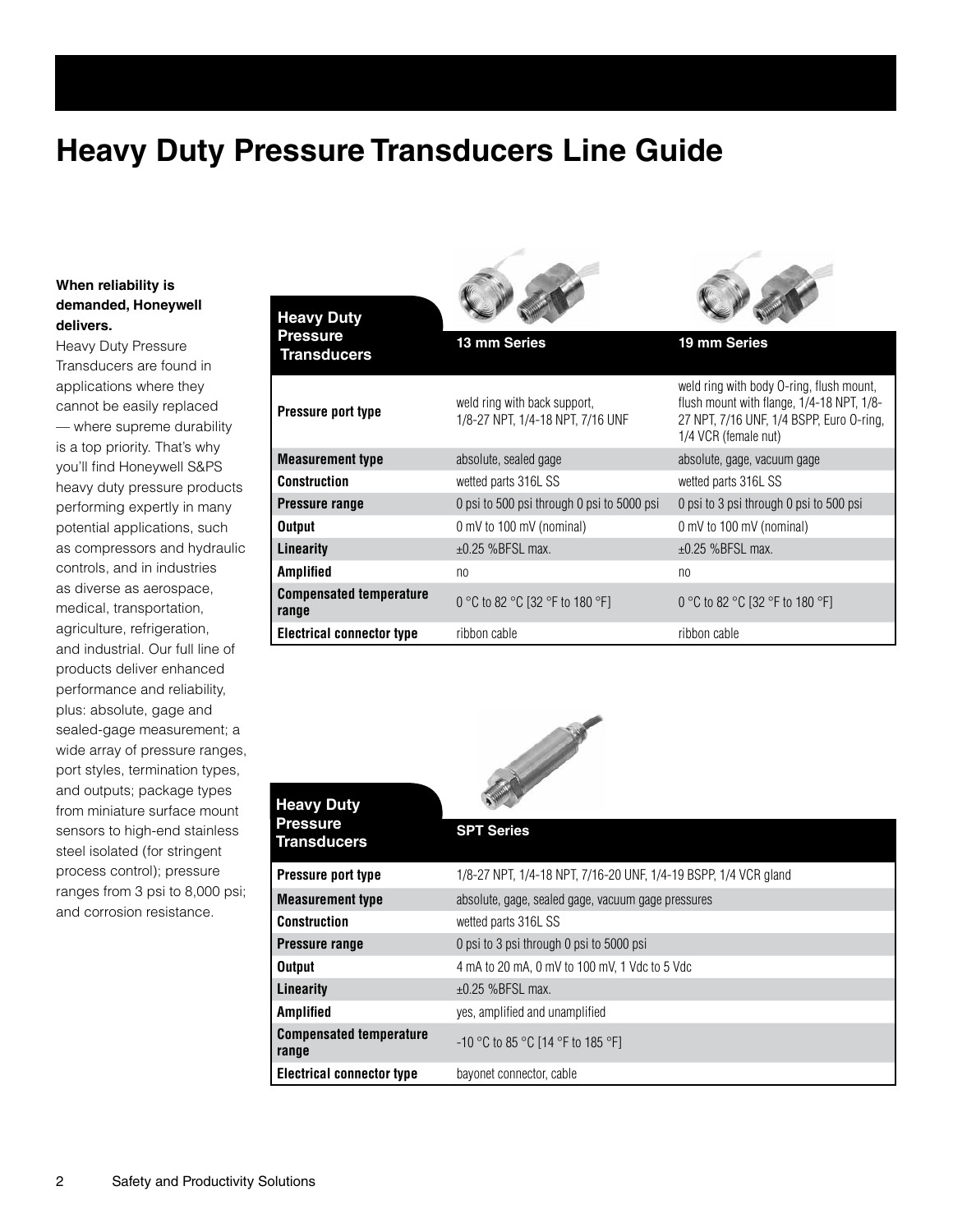# **Honeywell**

| <b>Heavy Duty</b><br><b>Pressure</b><br><b>Transducers</b> | <b>MLH Series</b>                                                                                                                                                                                                                                          |
|------------------------------------------------------------|------------------------------------------------------------------------------------------------------------------------------------------------------------------------------------------------------------------------------------------------------------|
| Pressure port type                                         | 1/4-18 NPT, 1/8-27 NPT, 7/16-20 UNF 1/4 inch 45° Flare Female Schrader (SAE J512), 1/2-14 NPT,<br>R 1/4-19 BSPT (ISO 7-1 tapered thread), R 1/8-28 BSPT (ISO 7-1 tapered thread)                                                                           |
| <b>Measurement type</b>                                    | gage, sealed gage                                                                                                                                                                                                                                          |
| Construction                                               | port: 304L stainless steel; diaphragm: Haynes 214 alloy                                                                                                                                                                                                    |
| <b>Pressure range</b>                                      | 0 psi to 50 psi through 0 psi to 8000 psi                                                                                                                                                                                                                  |
| <b>Output</b>                                              | ratiometric (from 5 Vdc excitation): 0.5 Vdc to 4.5 Vdc<br>regulated: 1 Vdc to 6 Vdc, 0.25 Vdc to 10.25 Vdc, 0.5 Vdc to 4.5 Vdc, 1 Vdc to 5 Vdc<br>current: 4 mA to 20 mA                                                                                  |
| Accuracy                                                   | $\pm 0.25$ %FSS ( $\pm 0.5$ %FSS on ranges below 100 psi)                                                                                                                                                                                                  |
| Amplified                                                  | yes                                                                                                                                                                                                                                                        |
| <b>Compensated temperature</b><br>range                    | ratiometric output: -40 °C to 125 °C [-40 °F to 257 °F]<br>regulated and current outputs: -40 $^{\circ}$ C to 125 $^{\circ}$ C [-40 $^{\circ}$ F to 257 $^{\circ}$ F]<br>(See product literature for operating and temperature compensated area graphics.) |
| <b>Electrical connector type</b>                           | Metri-Pack 150, Hirschmann (mates with G4W1F), M12 x 1 (Brad Harrison micro), DIN 43650-C, 8 mm male, AMP Superseal<br>1.54, Cable (24 AWG,1 meter), Cable (24 AWG, 3 meter), flying leads (20 AWG, 6 in), Deutsch DTM04-3P (integral)                     |



| <b>Heavy Duty</b>                       |                                                                                                                                                                                                                                                                                          |
|-----------------------------------------|------------------------------------------------------------------------------------------------------------------------------------------------------------------------------------------------------------------------------------------------------------------------------------------|
| <b>Pressure</b><br><b>Transducers</b>   | <b>PX2 Series</b>                                                                                                                                                                                                                                                                        |
| Pressure port type                      | 7/16-20 UNF 1/4 in 45° Flare Female Schrader (SAE J512), 7/16-20 UNF 45° Flare Male (SAE J513), 7/16-20 UNF 37° Flare<br>Male (SAE J514), G1/4 (ISO 1179-3), G1/8 (ISO 1179-3), M12 x 1.5 (ISO 6149-3), 1/4-18 NPT, 1/8-27 NPT, 9/16-18 UNF, (SAE<br>J1926-3), 7/16-20 UNF (SAE J1926-3) |
| <b>Measurement type</b>                 | absolute, sealed gage, vented gage                                                                                                                                                                                                                                                       |
| <b>Construction</b>                     | port and housing: 304 stainless steel, connector: PBT 30% GF                                                                                                                                                                                                                             |
| <b>Pressure range</b>                   | 1 bar to 70 bar   100 kPa to 7 MPa   15 psi to 1000 psi                                                                                                                                                                                                                                  |
| <b>Output</b>                           | ratiometric: 5.0 V, 10 %Vs to 90 %Vs; 5.0 V, 5 %Vs to 95 %Vs; 3.3 V, 10 %Vs to 90 %Vs; 3.3 V, 5 %Vs to 95 %Vs<br>regulated: 1 Vdc to 6 Vdc, 0.25 Vdc to 10.25 Vdc, 0.5 Vdc to 4.5 Vdc, 1 Vdc to 5 Vdc<br>current: 4 mA to 20 mA                                                          |
| Accuracy                                | $±0.25$ %FSS                                                                                                                                                                                                                                                                             |
| <b>Total Error Band</b>                 | $\pm$ 2 %FSS at -40 °C to 125 °C [-40 °F to 257 °F]                                                                                                                                                                                                                                      |
| <b>Amplified</b>                        | yes                                                                                                                                                                                                                                                                                      |
| <b>Compensated temperature</b><br>range | -40 °C to 125 °C [-40 °F to 257 °F]                                                                                                                                                                                                                                                      |
| <b>Electrical connector type</b>        | Delphi Metri-Pack 150 (UL 94 HB or V-0 options), Micro M12, DIN, Deutsch, cable harness (1 m, 2 m, 3 m, or 5 m).                                                                                                                                                                         |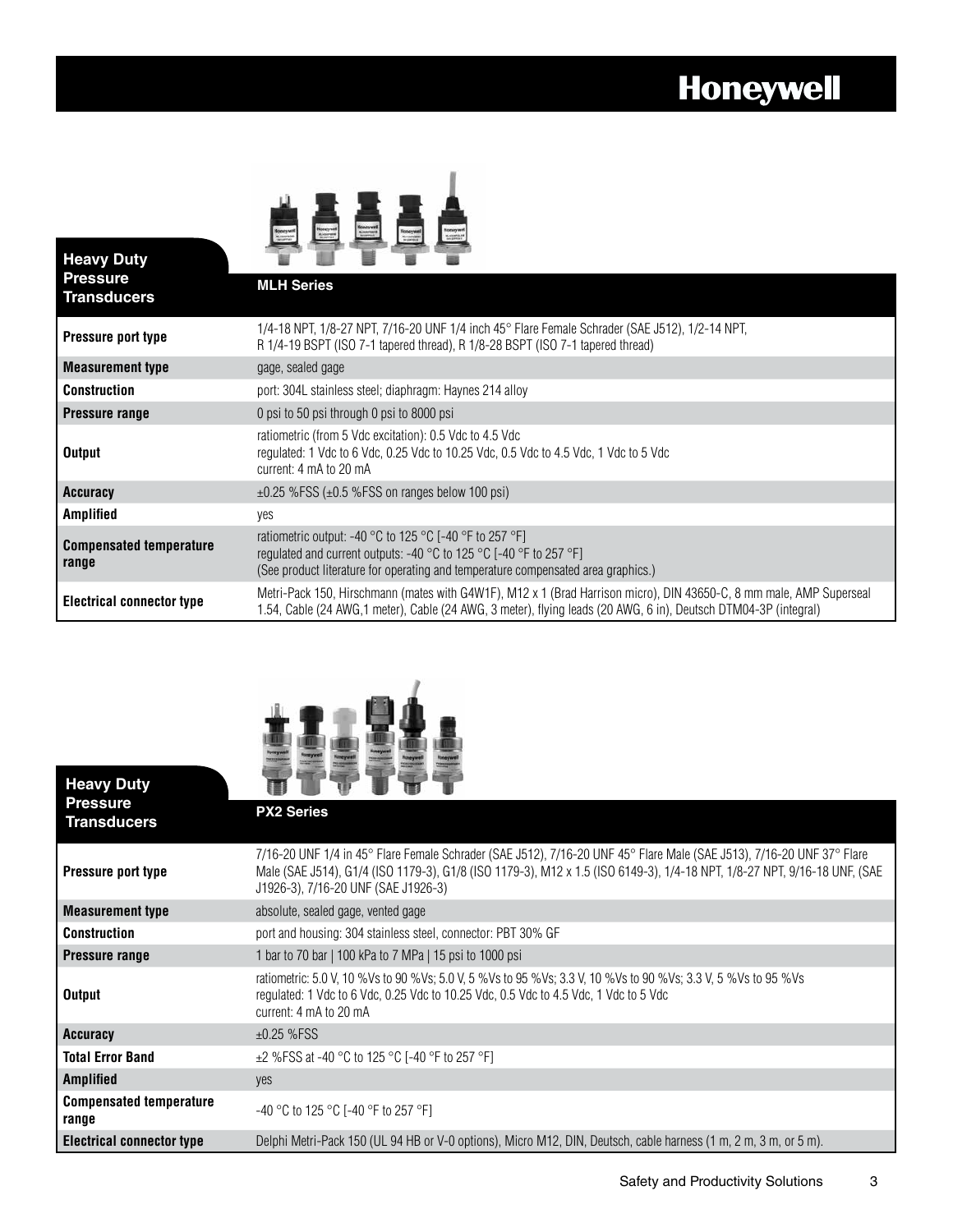

| <b>Heavy Duty</b><br><b>Pressure</b><br><b>Transducers</b> |                                                                                                                                                |
|------------------------------------------------------------|------------------------------------------------------------------------------------------------------------------------------------------------|
|                                                            | <b>PX3 Series</b>                                                                                                                              |
| Pressure port type                                         | 7/16-20 UNF 1/4 inch 45° Flare Female Schrader (SAE J512), G1/4 (ISO 1179-3), M12 x 1.5 (ISO 6149-3), 1/4-18 NPT,<br>1/8-27 NPT, brazable tube |
| <b>Measurement type</b>                                    | absolute, sealed gage                                                                                                                          |
| <b>Construction</b>                                        | threaded ports: brass C36000 (lead (Pb) content: 3.7% max.)<br>tube port: copper UNS C12200 (lead (Pb) free)                                   |
| <b>Pressure range</b>                                      | 1 bar to 50 bar   15 psi to 700 psi                                                                                                            |
| <b>Output</b>                                              | ratiometric: 0.5 Vdc to 4.5 Vdc<br>ratiometric: 0.33 Vdc to 2.97 Vdc                                                                           |
| Accuracy                                                   | $±0.25$ %FSS                                                                                                                                   |
| <b>Total Error Band</b>                                    | $\pm$ 1.0 %FSS at -20 °C to 85 °C [-4 °F to 185 °F]<br>$\pm 2.0$ %FSS at <-20 °C, >85 °C [<-4 °F, >185 °F]                                     |
| <b>Amplified</b>                                           | yes                                                                                                                                            |
| <b>Compensated temperature range</b>                       | $-40$ °C to 125 °C [-40 °F to 257 °F]                                                                                                          |
| <b>Electrical connector type</b>                           | Metri-Pack 150 (UL V-0), cable harness (PVC or XLPE)                                                                                           |

• Exceeds CE heavy industrial EMC for use in areas of high RFI/EMI • Amplified and temperature compensated • Wide choice of connections and terminations • Calibration for special pressure ranges

**Benefits: Combines ASIC technology** with media isolated, metal diaphragm. All-metal wetted parts for use in a variety of potential fluid applications. Amplified outputs often eliminate cost of external amplifiers. Wide selection of industrystandard connectors and process ports for enhanced reliability and user flexibility. Potential applications include compressors, refrigeration and HVAC/R, general industrial and hydraulics, multiple transportation applications including braking and alternate fuels, medical.

### **PX2 Series.**

**Features:** Cost-effective • Designed for configurability • Application expertise • Global support • Wide selection of options • Short lead time • Small Total Error Band (TEB) • Fast response time • Application life • Six Sigma design standards • Environmentally tough • Wide operating temperature range • Shock and vibration resistant • Good EMC protection

**Benefits:** Precise pressure measurement solution optimizes system performance at a competitive cost. Thousands of possible configurations. Honeywell's knowledgeable application engineers are available to answer customer's specific design questions during the development of their product. Honeywell's global presence offers immediate product and application support throughout the development cycle, from design to global manufacturing. Fast response time maximizes system performance. 10 million cycles (minimum) to operating pressure

provides enhanced life in the application. AC and AD output transfer functions offer a 3.3 V ratiometric output with a <7 ms turn-on time to enable use when energy efficiency is a key requirement. Six Sigma design standards result in a high level of quality, performance, and consistency so that customers are assured that the transducer will perform to specification. Compatibility with a wide variety of harsh media, including brake fluid, common hydrofluorocarbon refrigerants, engine oil, tap water, hydraulic fluids, and compressed air, up to IP69K ingress protection sealing, and 100 V/m radiated immunity allow for use in tough environments. Wide compensated operating temperature range allows customers to design the same sensor into a variety of applications. Shock and vibration resistance increase flexibility of use within the application. Good EMC protection means that the transducer will not be affected by environmental